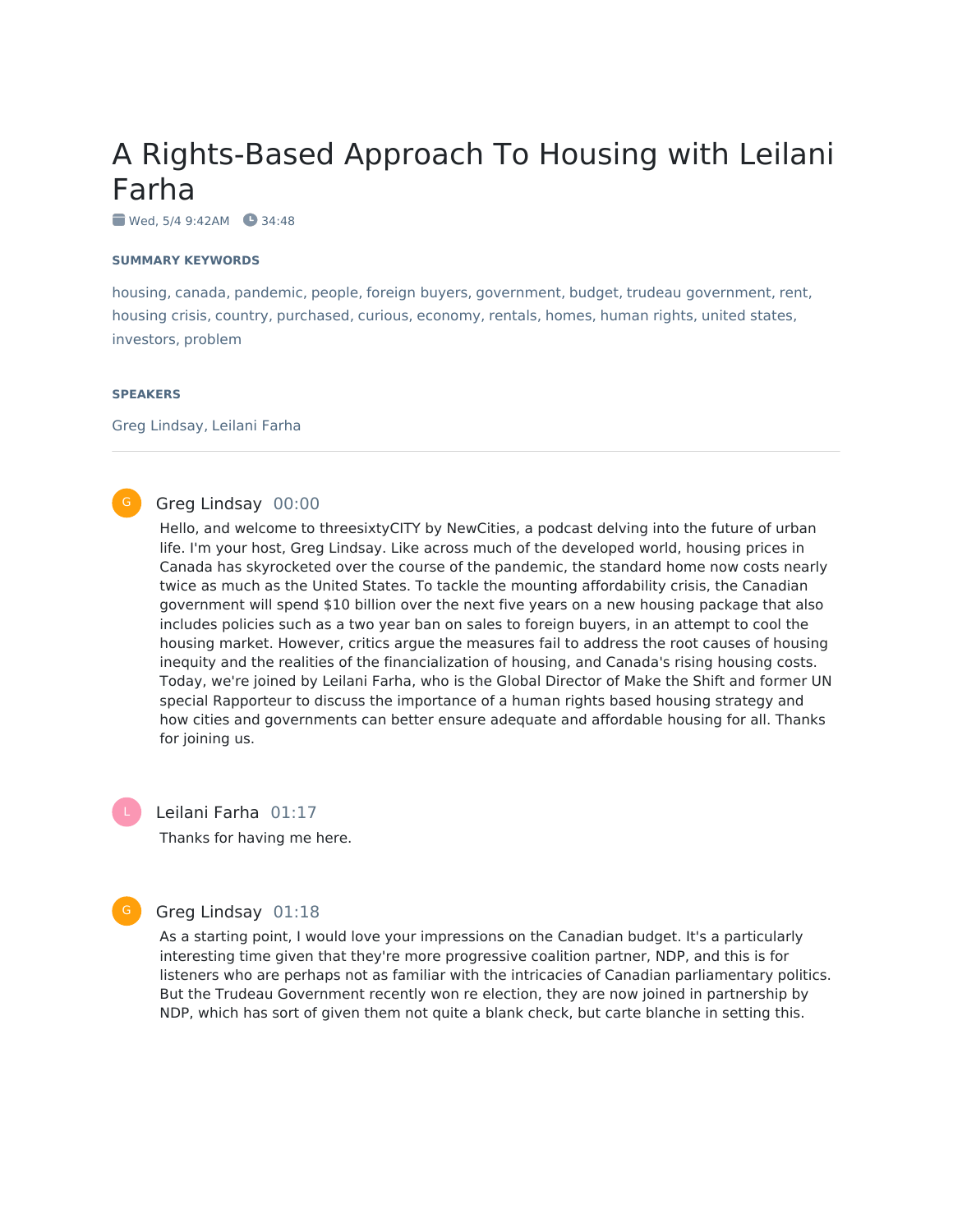And so here comes the Trudeau Government with this package, and this housing budget to attempt to rein in the financialization of housing, which ran unchecked over the last two years. So I'm curious, can this government be the cure as well as the disease?

# $n^{\circ}$

That's so well put, never thought of it that way. Yeah, so there's a way in which, the \$10 billion price tag of the budget with respect to housing could really "wow" people. Ten billion bucks sounds like a lot in a not very long period of time, 10 years, or even five years for some of the allocations. I have to admit, I wasn't one of the ones who was wowed. And I don't think this is a budget that is trying to address financialization of housing. I'm not sure what this budget is trying to address, to be honest. I think they claim at the very outset that the problem in Canada is housing supply or a lack of housing supply. And while I think there's some truth to the assertion, they didn't quite get it right. So we're insofar as there's a supply issue, I don't think it's a general supply issue. I think it's a supply for very particular groups of people, particularly low income people or people living in poverty. And they actually make that admission themselves in the budget, because they have this one provision that hasn't got a lot of attention. But they make this one provision of \$450 million, which is to be allocated in \$500 increments to tenants who are struggling to pay their rent, basically. So if you divide 450 million by \$500, I think you end up with 950,000. So does that suggest then that we have 950,000 low income households who are struggling? Yes, it does. And I'm not sure the budget actually adequately addresses that group at all, let alone people living in homelessness. We can get into whether it addresses financialization, and whether that was its intention. But I guess if I had to summarize my opinion, I'd like to take a big step back and just say they didn't do the structural work that is necessary to solve the housing crisis in this country.

# Greg Lindsay 04:16

Well, that raises the obvious question, then what is the structural work that's needed to address the housing crisis in this country? Because my other question before you raised that was going to be, who is this budget for? And who are these questions addressed for because obviously, if you look at the United States rhetoric, there it's coming from the Democrats in power that say the American economy is in a stronger place than it was before the pandemic and there's lots of news about household balance sheets being better because, of course, people save as opposed to consume. This sort of middle class position here that really we need to help people buy more homes in this middle class housing. Is that the right constituency for this? I mean, obviously, I would expect from your experience not and so I'm curious, like how so we change those questions or change that framing?

### Leilani Farha 04:58

Yeah, and I do think you're right that with this budget 2022 in Canada, it was really focused on potential homebuyers and the construction industry. I went through some of the provisions, and there were so many that would support the construction industry through renovations, through new builds, incentivizing set secondary suites, but for family members and tax credits in this way. So really feeding into the construction industry, and really feeding into first time homebuyers and homebuyers. And that is exactly what I meant, Greg, when I said they didn't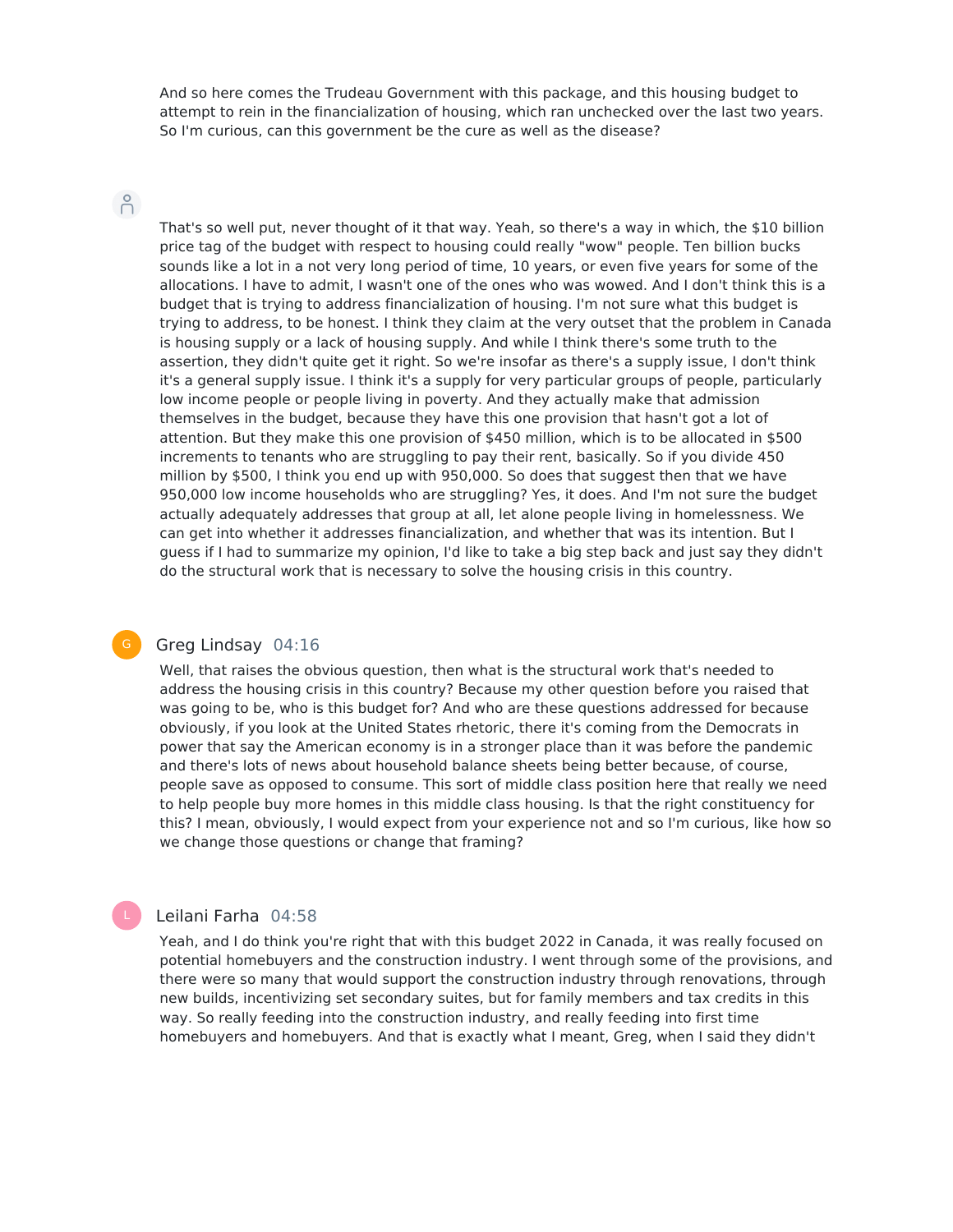do the structural work that was necessary, because when I look at this budget what I see them doing is saying: our system is actually okay, our housing system is okay, we just need to throw some more money at it and some more tax breaks. Like as if the problem has been a lack of money or tax incentives. And I'm not sure that's the right diagnosis of the problem. In fact, the opposite. I think that if you look at how we're doing in terms of housing supply, we're not totally off the mark with other OECD countries. In fact, we're kind of meeting those averages. Stats Canada recently said that if you just look at population growth, and new builds, you'll find that new builds have kept a pace generally with population growth, except in the Atlantic provinces. So we all know that that doesn't mean there is available housing for people, we know that there isn't because we know there's 1.3 million vacant homes in Canada, one of the highest rates in the world. We know that what's being built is being purchased by investors. A huge number of investors have invaded the market, particularly in the last two years. And we know everything's unaffordable, you said it at the top. So what's available isn't for the people who are most in need, and that structural change that would be necessary wasn't there. As I said, they just decided, I think we're doing okay, let's just throw some money at it and some new policies. I think it was a missed opportunity. Just before the pandemic struck, I had the opportunity to visit New Zealand. I was the UN Special Rapporteur on the right to housing at the time, it was my final country visit. And one of the things that I found so fascinating there was the Prime Minister herself realized that they had put forward a national housing strategy that was ineffective. And she basically required that it be repealed, and that a new strategy be put in place, one that would better address the very troubled housing market and housing system that New Zealand had, and still has. And when she was reelected, she really put in place some real structural reform. For example, she made it a requirement that the central bank for New Zealand has to look at interest rates and setting monetary policy in a way that addresses housing crises. That's obviously a really important aspect to all of this. And in fact, what I think we will find in Canada is that the Bank of Canada's move to increase interest rates is going to have the biggest effect on housing in the country, way more than budget 22. Some people are saying that it's going to have a negative effect, I think it may ultimately have a good effect. But in any event, Canada missed the opportunity, even with this coalition government, to do a reset to say, you know what, we are in a major crisis, and the pandemic has made it worse, not better. Let's take a whole new kick at the can. They didn't do it. And so we see the same old, same old. Money is going to the same kinds of ideas as before and not really tackling some of the big actors that I think are having an influence on the market here.

### Greg Lindsay 09:35

G

Well, I would love to get into some of those actors, obviously, you mentioned the investors who've hoarded during the pandemic. Could we talk more broadly about what happened during the pandemic across the OECD, because it's not just Canada or the United States. Charts I've seen for example, shows 17 countries had huge spikes in cost of housing, for example. You mentioned the Bank of Canada interest rate. Early in the pandemic, the United States and the Federal Reserve led the way in basically dumping trillions of dollars into the US markets to prevent panic and market rout. Which of course, then led to the surge in equities, now inflation, and backlash effects against that. Was there another way possible? Have you seen in your visits other ways of doing this that don't rely on basically injecting more hot money into the housing markets? And also that constituency that homeowners represent, that goes back 50 years, of that silent middle class whose expectation that their homes will rise in value forever forms really the bedrock arguably of Western democratic politics like that hegemony there. Is there a way to get them to unclench around that to allow different approaches to housing? It strikes me that's the nudge.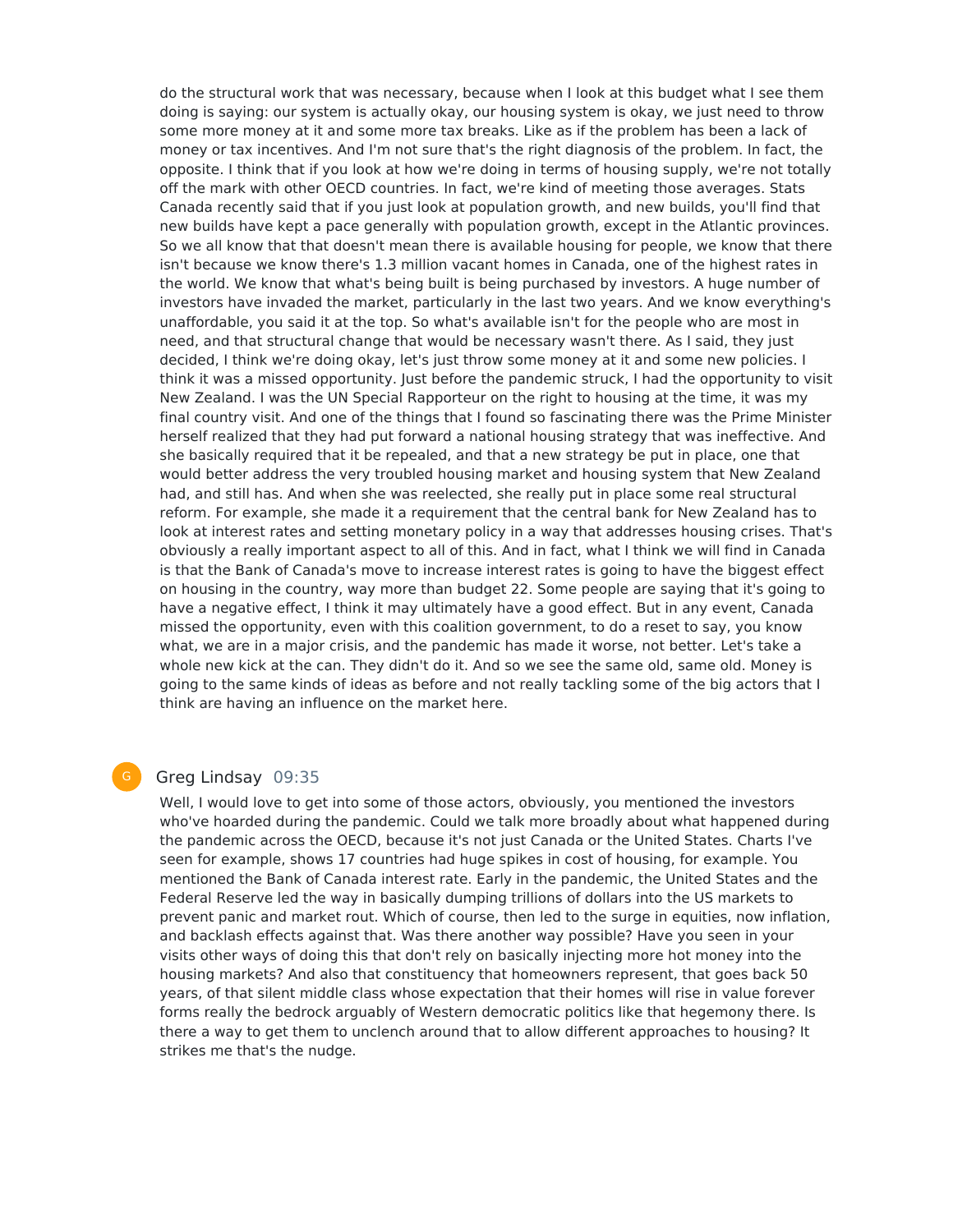# Leilani Farha 10:43

Well, I mean, that's where the human rights approach comes in for sure. Recognizing that housing is a fundamental human right, a basic need, and for good reason. And the pandemic expose that because it is a place of well being, it's very much tied to one's health, mental and physical, and in the face of a deadly pandemic, it is sometimes the frontline defense. And so if governments took seriously this idea that housing is a human right, we would have had in place a whole bunch of fiscal policies, tenant protections, a whole infrastructure to protect housing from an influx of cash into the economy. And so it's not for me to say whether banks should have done what they did with this quantitative easing, which is what you're talking about putting tons and tons of money into the economy. It's not for me to say, I'm but a lowly human rights lawyer here. But it is for me to say, I knew as soon as the pandemic struck, and I saw quantitative easing happening, even though I'm just a lowly lawyer, I knew right away, this is going to have a very bad impact on those markets where housing plays a fundamental role in the economy. Canada is one of them. And that's what I meant about, we could have done a big reset with the budget, because what the budget does is it just underscores the fact that housing plays a huge role in our economy in an unhealthy way, actually, and we need to start undoing that. And so what does that look like? Well, that looks like a whole bunch of protections around housing, so preventing investors from investing in housing as a commodity, as I always say, park, grow, hide, and leverage capital. There's another way to view housing. So there needed to be a whole bunch of protections on that side to keep that from happening. If you look at what Singapore did, very recently, they decided there was too much, double, triple, quadruple, et cetera, investment in housing, people were buying up too much housing. So they just have started to slap on really high taxes to inhibit that kind of activity. That's one example of something that could have been done. And then I think Canada as a country would need to look at a whole other way of developing our economy. Again, this is way outside my bandwidth. But like, I don't know more in research and development. If you look at what happened to us at the beginning of the pandemic, well, what industry do we not have here? We don't have research and development in the pharmaceutical industry, right? We don't even have the capacity to do that. I'm not saying that's the be all end all area we want our economy to grow in. There's lots of other areas that our economy could grow in, and there's even cottage industry that isn't being developed here. So I sort of think, okay, the budget was in a moment when that reset could have happened, even if it was just an understanding that we need to make incremental changes away from using housing, housing construction, and people paying rent to drive the economy, which is the case at hand, right? It's very scary if you think about an economy that's driven by investment in housing, because that's not productive. That's not considered productive. I mean, yes, the construction industry might be a productive industry, because people are employed, but just the pure investment in housing, what's productive about that? I purchased something that already exists. That's just a financial transaction, and there is nothing productive about financial transactions. I don't want to live in a country where the economy is based on that.

# Greg Lindsay 14:44

G

Absolutely. It is fascinating and I would love to return in a moment about the notion that the Canadian economy is stagnating under housing. To your point there about R&D investment like housing has become a have total drag on the overall growth of the Canadian economy in a way that isn't in the United States one. But first, I want to touch upon the provision in the budget to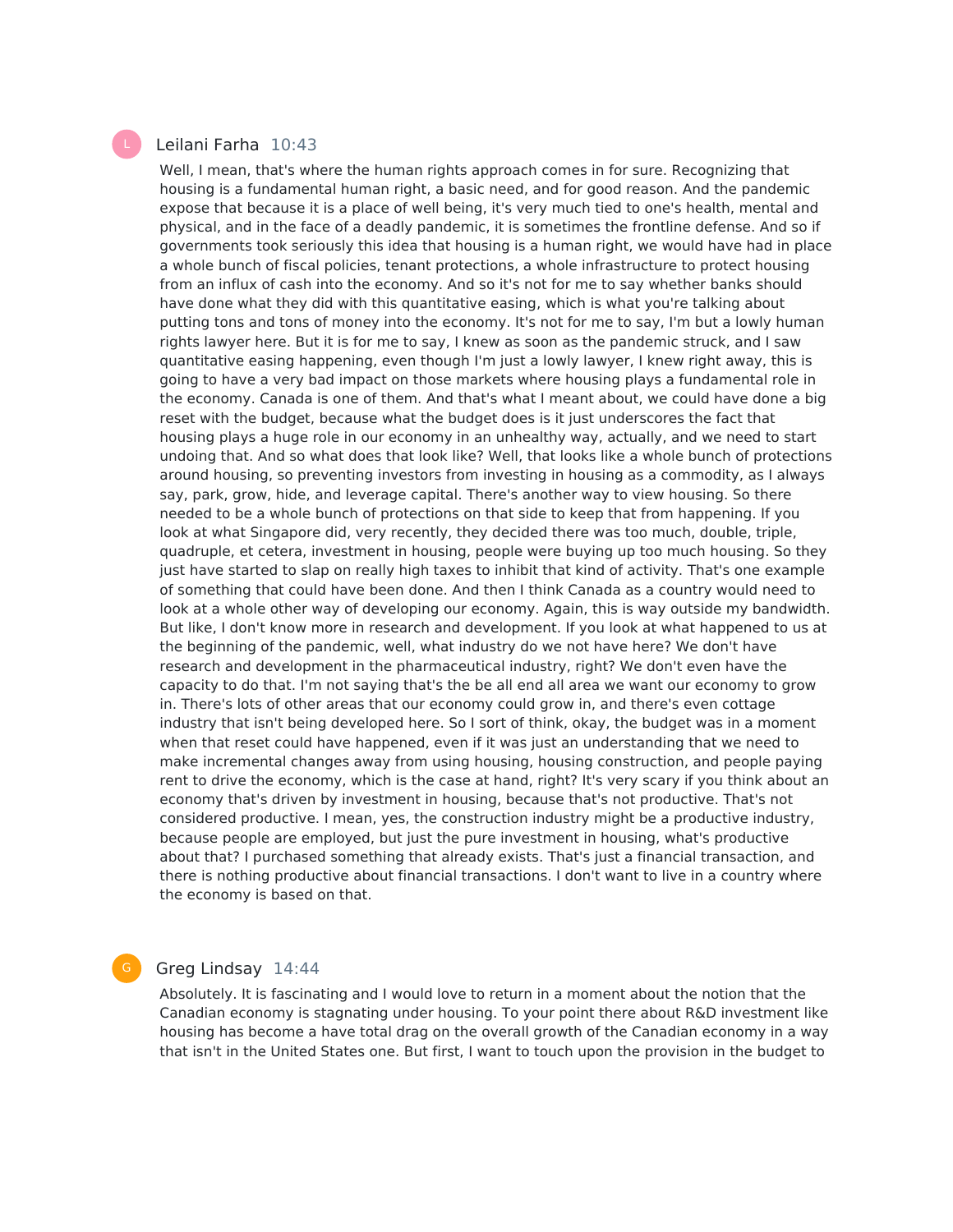ban sales for two years to foreign buyers. And I'm curious, your take one. If only listeners could see you roll your eyes. This has been of course a major talking point of the Liberal government, and I'm curious whether that is soft racism in a way. But also at the same time, the Trudeau Government has also set the highest immigration targets, which still could be higher. I'm an immigrant to Canada myself, I'm a believer that given its relative climate resilience that Canada could absorb more migrants, whether there's an argument to be had there that Canada needs to massively increase home construction to start thinking about that, but then at the same time, there seems to be the xenophobic impulse to prevent foreign buyers. So I'm curious, is that just window dressing to distract our attention from somewhere else? Or should Canada have a combined housing immigration strategy, perhaps, or what direction should they go in?

# $\beta$

I definitely think there should be a combined immigration housing strategy. I mean, that's just so obvious and refugee, as we absorb refugees. That was one of the things when the Syrian refugees were invited in, it was like these folks are going to live where after the first year of being supported? And then many of them would have to receive social assistance and they're going to live where and afford what? And the same obviously will go for Ukrainians who are being invited in and Afghans being invited in. So definitely there. And that's refugees, let alone immigration itself. So yes, I agree with that. I rolled my eyes on the ban on foreign buyers for several reasons. First of all, foreign purchases, and I'm putting that in quotes, represents about 5% of our market in Canada, so pretty small amount. And when I've asked national level government to pay much closer attention to for example, real estate investment trusts, for listeners, if they don't know, is just a financial vehicle to purchase mostly multifamily buildings, so apartment buildings. It's just a trust, like any other trust, except it gets preferential tax treatment in at least 40 countries around the world. When I ask federal government look, these REITS are having a really negative effect on rental accommodation in Canada driving rents up, maybe you should take a look at that. They turn to me, and they say, it's a small percentage of the market, 20%, we don't need to deal with that. Let's study it, right. And that's what they did in the budget. I don't have a problem with studying it. But don't tell me it's a small percentage of the market, and therefore we can't act when you're then turning to 5% of the market and saying we're gonna ban it for two years. That's one, two, what really makes me laugh is it shows a naivety about the whole business of housing. And, the folks engaged in this investing in housing are very clever. And it's a machine. It's not just like someone sitting in some foreign country saying, oh, I want to I want to own property in Canada. I mean, there are teams of lawyers, teams of real estate agents, working to figure out how to get around domestic laws to enable people, corporations, and entities to purchase. Okay, so no foreign buyers. So you suddenly look like a domestic buyer. And there's lots of ways to dress up a foreign buyer to look like a domestic buyer. And also, if you follow capital and capital flows. Capital flows globally now, and so this idea of national versus international money to me just makes me laugh. Anyway, there was a real naivety there, and I think the potential for it to seem racist should have been enough for them not to do it, in my opinion. And the fact that it's such a small percentage of the market. I don't think that's going to have any impact, to be honest. And they missed the opportunity to do what British Columbia did for example, which is to put a foreign buyers tax in place. Now, that's an interesting move. Why? Because it generates revenue. And that revenue could then go right back into affordable housing, which is what BC is doing. If I understand BC correctly, they started at 15%, and then they increased it to 20%. And I think it has had some impact. And I know that for example, other countries use foreign buyers taxes as well. So that's my take on that.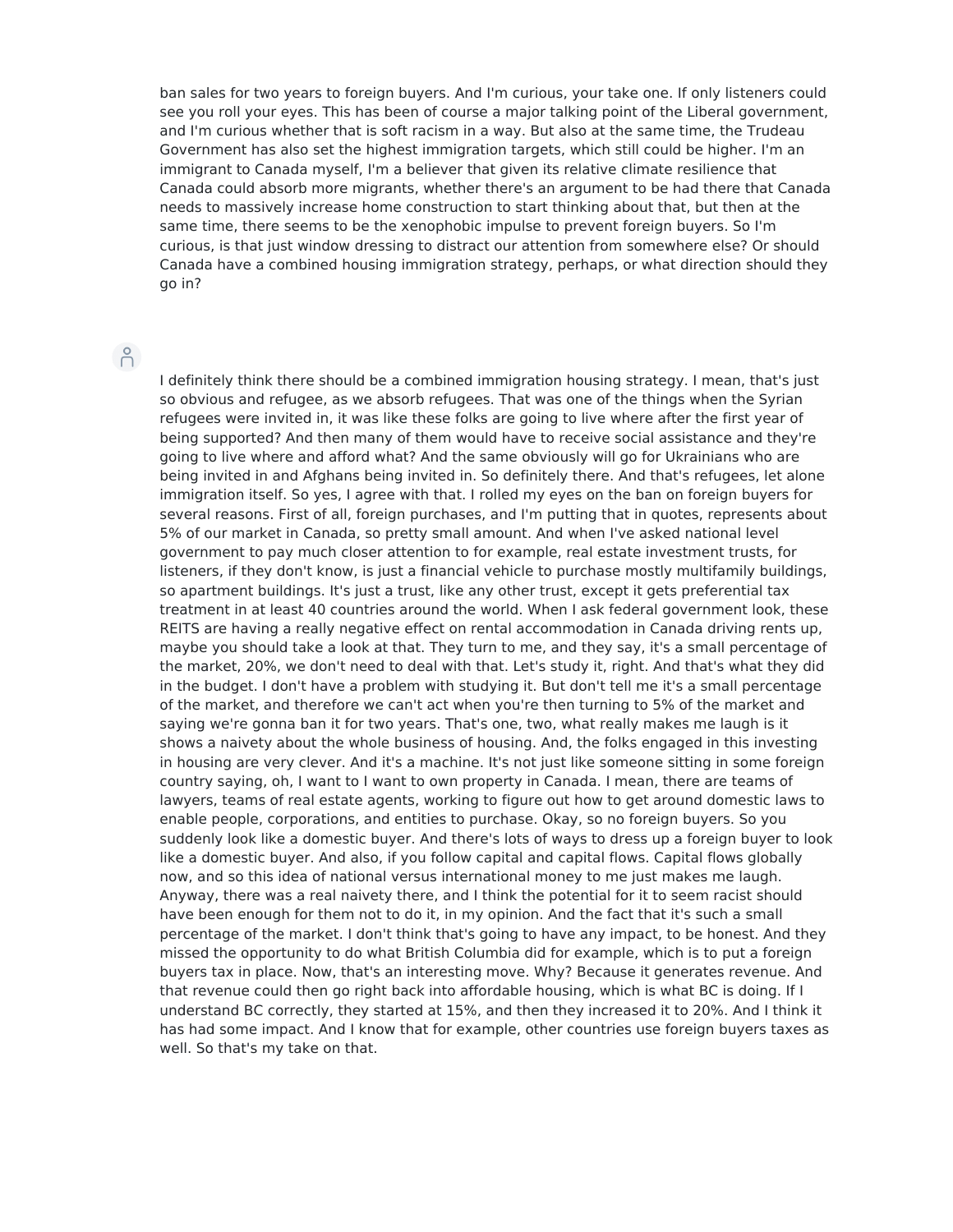

### Greg Lindsay 19:55

All right, before we get to solutions, I want to ask one more question about the problem. And I'm curious what are some of the most malignant developments that happened during the pandemic? One that I want to bring up is the rise of single family rentals as a category. Of course, that started during the global financial crisis in the States, financial entities buying tens of thousands of homes out of foreclosure and turning them into an asset class. Now in the States there's entire construction of custom built neighborhoods that are designed as this. I bring this up because the problem always with the financialization of housing was that it was a way for individuals and families to financialized themselves. Again, as an American, this American dream of the way to building intergenerational wealth was through housing. But it appears that that's being short circuited now by the rise of some of these institutional investors. Has that come to Canada? If so, what is the end game for Canadians, Americans, and other countries in the OECD as this becomes the next great asset class?

### Leilani Farha 20:49

I'm so very happy that you raise that. That point goes to actually a slightly broader point as well. Let me just put this here. So the idea that supply is going to solve a housing crisis completely negates or doesn't take into consideration the fact that anything that is being built can be purchased by an investor. And that's what you're saying. The idea that single family homes that might be built for first time homebuyers, for young families, or just for families generally, are being gobbled up by investors and financialized seems to have passed by policymakers. And, I've witnessed this in Ireland, for example, one of the most financialized markets in the world. People would be surprised to know they have a terrible housing market there. And just to bring it to life for people, there's a community just outside of Dublin called Maynooth, I think 750 single family homes were built for first time homebuyers. It's a nice community because it's just a 40 minute drive or commute to Dublin itself. So you know, well situated. The first 35 homes were purchased by individual families, all of the other homes were purchased by an institutional investor, and converted into rentals at very high rents. And we are starting to see that in Canada. In fact, I wrote an op-ed about it a while ago in The Globe and Mail. There was an investment company with a fairly sloshy fund, saying that that's what their intention was to do go across Canada and buy up single family homes and convert them into rentals, and put in secondary suites so that they could have dual rentals on one single property. And the government's reaction to that in this country has been, well, that's actually providing rental accommodation for people in need. And it's like, okay, wait a second. First of all, these are not cheap rentals, like this is not affordable rentals for those in need. Second of all, it is keeping out certain groups of people who could potentially afford a home and live in a house with all of the security that comes with that. And the reason that's important in this country is because we do not have good tenant protections. Renting in Canada is not a good thing. It's not that people don't want to rent, it's that there aren't enough protections in the rental market to make people feel relaxed. Oh, like this is a long term option, right? I'm actually witnessing my 86 year old father whose building was just purchased, I believe, by a real estate investment trust. And he's now watching his rent escalate. He's on a fixed income, he's 86, and he wanted to live his last years in this apartment, and he's not sure how he's gonna manage. Until we make rentals actually viable for people in this country in a long term basis, we have to recognize that homeownership is something that people still want.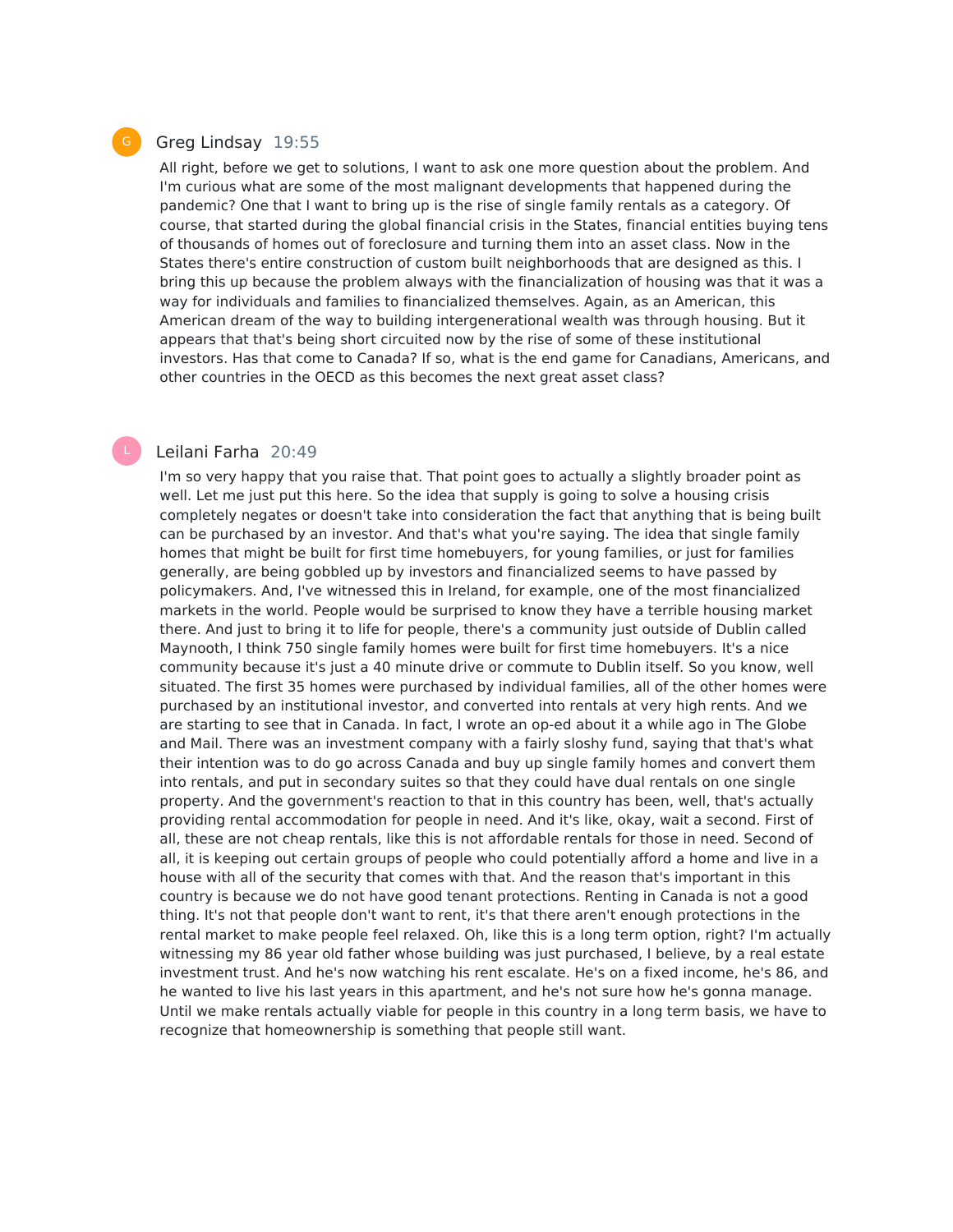### Greg Lindsay 24:03

Well, I'm curious, where do we find the proper scale for intervention for this? Obviously, as UN Special Rapporteur, you had fairly wide remit to travel the world and look for solutions, obviously, now at Make the Shift, you're trying to implement this. It's too much to ask you or any one person to figure how to solve this. But I am curious if you've got any closer to where is the appropriate scale of interventions? We've talked about global investment funds, central banks, I mean, some of this is so huge and so amorphous to an individual point of intervention that how do we intervene in this? A lot of the solutions that get discussed at the city-level are things I do love, like community land trusts and others that are attempting to just simply draw walls around capital. But, can they keep it out forever? I'm curious about what your conversations have been like with cities or with other policymakers about how do you make the shift so to speak?

## Leilani Farha 24:51

Yeah, and then it's super tough. Whenever I get asked about solutions, very few people say, I know this is too tall an order to ask of you, so thank you for saying that, Greg, because it is. But I will say this, I think if decision makers at any level, whether it's municipal government or provincial, or national, if they used the human right to housing to guide decisions, whether that's which taxes to impose, how to allocate budgets, all of that. If every decision taken was intended to move forward the human right to housing, and ensure no harm to the human right to housing, that would put us in a totally different ballgame. And, Canada's so well poised to do this, that's why I expected more from the budget. Because we have national legislation, the National Housing Strategy Act, which says that the federal government's housing policy is to recognize that housing is a fundamental human right. That means that when doing a budget, every decision taken there should have been to move forward the human right to housing. And now they might argue with me, well, we did that, but I'm not sure that they actually did any human rights analysis here. For example, one of the things that is required of governments is to use the maximum resources available to that government to move forward the human right to housing. So the non taxation of real estate investment trusts, for example, is an area that governments at least need to look at. Did the federal government even look at that? No, of course not. And there are political reasons that they didn't do that. But that doesn't wash with the human rights approach. So I mean, what I've said to governments around the world is that every government, at any level, every order of government needs to establish a rights based housing strategy. And that doesn't mean just looking narrowly at housing, it requires looking at finance, looking at how you treat Airbnb, looking at how you treat vacant homes, looking at how you treat monetary policy, fiscal policy, it's a big thing. And that's why it's too tall a task for just me. You know, it is a big thing. I keep saying that in this country, I think we need a table. And everyone rolls their eyes when I say that, because it's like, oh do we really need more talk? But I don't see the right people talking to each other, to be honest. I think we need a table with different orders of government, Indigenous representation, Indigenous governments, as well as other stakeholders, including the private sector, to have the big conversation. And to say, what would a reset look like in this country that's rights-based?



# Greg Lindsay 27:43

Well, as a final question there, I'm curious when you say, bring the private stakeholders to the

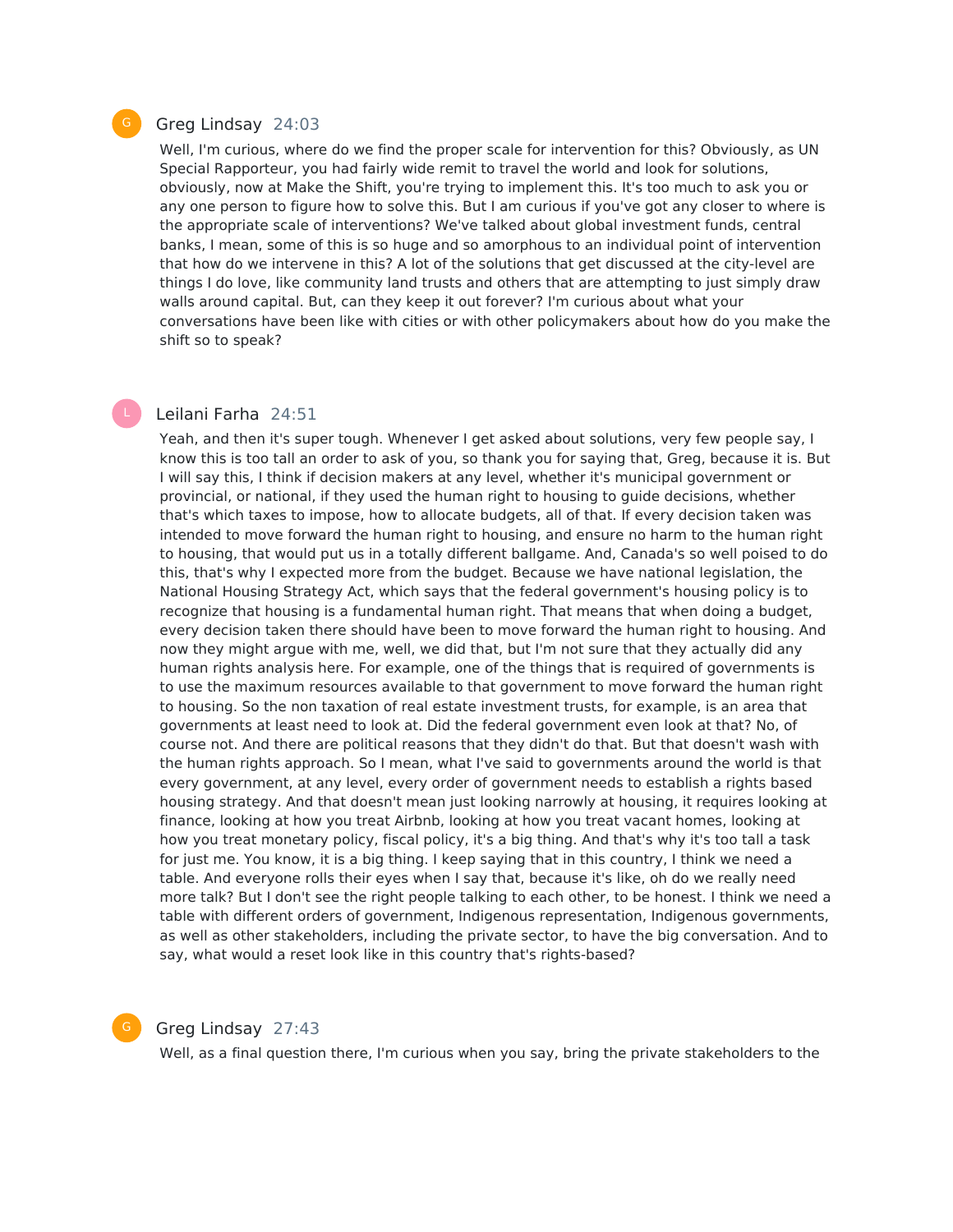table, how do we square that circle? In the United States right now, various cities like St. Paul, Minnesota, is considering it. I believe Minneapolis has passed it. Boston is considering rent controls. What I'm trying to say here is there are various discussions about reimplementing rent control. Classical economics would say, I think the famous joke is like only bombing will destroy a city faster. And places that have tried to implement that are explore inclusionary zoning, have seen housing starts fall to which centrist economists would say, you took away the incentive to profit. Left wing critics would argue that it's basically a capital strike, that they're not getting the rate of return that they want. So how do we square that? I mean, without going full socialist, or without degrowth, or some of the more radical political agendas? Is there a way to square this within the current political economic system of a centrist Trudeau Government?

### Leilani Farha 28:35

I think it's so interesting, this idea that rent control would just ruin the housing stock. For those who don't know, the argument is, if you impose rent control, then landlords won't do upkeep to buildings because they need that income flow and increasing rents to do capital improvements, etc. So here's the thing, if governments were strong, and I'm not talking socialist government, I'm just talking like regular government was just strong and said look, to all of those in the business of housing, you need to know that you're actually operating in an area that is a human right. And as a result, you have certain obligations and certain business practices that you have to adhere to. And if you don't like those business practices, and you don't want to adhere to them, then you better get out of this business, because this business is a human rights area. So we're going to impose rent control or vacancy decontrol as well because people really can't afford rents to increase because incomes are not increasing at the same rate. I mean, that's one of the problems in Canada, right? There's a complete disconnect between housing costs and what people actually earn. Complete disconnect right now. So, if the government said that to those in the business, I would be interested to see who takes pride in being in that business, and recognizes that their profits might take place over a much longer period of time. But that they are helping to contribute to this human right to housing and to human wellbeing. And I think that what might happen is some of the old guard might leave the business, or might not want to pass it on to the next generation. But I believe there is a generation out there that are part of the housing crisis, who might very well like to get into the business of housing in a different way. And in a way that's rights compliant. This is something we have not tried. We have not tried to impose rent control and say, if you let your buildings fall decrepid then you will be fined or you will suffer some consequences, because you'll be violating the right to housing. The right to housing includes adequacy standards. So I feel like governments haven't been bold enough to push that to say, okay, then get out of the business of housing if you don't want to play by human rights rules.

### Greg Lindsay 31:11

Alright, well we're nearly out of time. But as a last question then, what is your next step in actually convening around that table and who do you hope to convene there? And yeah, how do you see advancing the conversation in Canada over the course of this next budget and the Trudeau Government for the next few years?

Leilani Farha 31:25